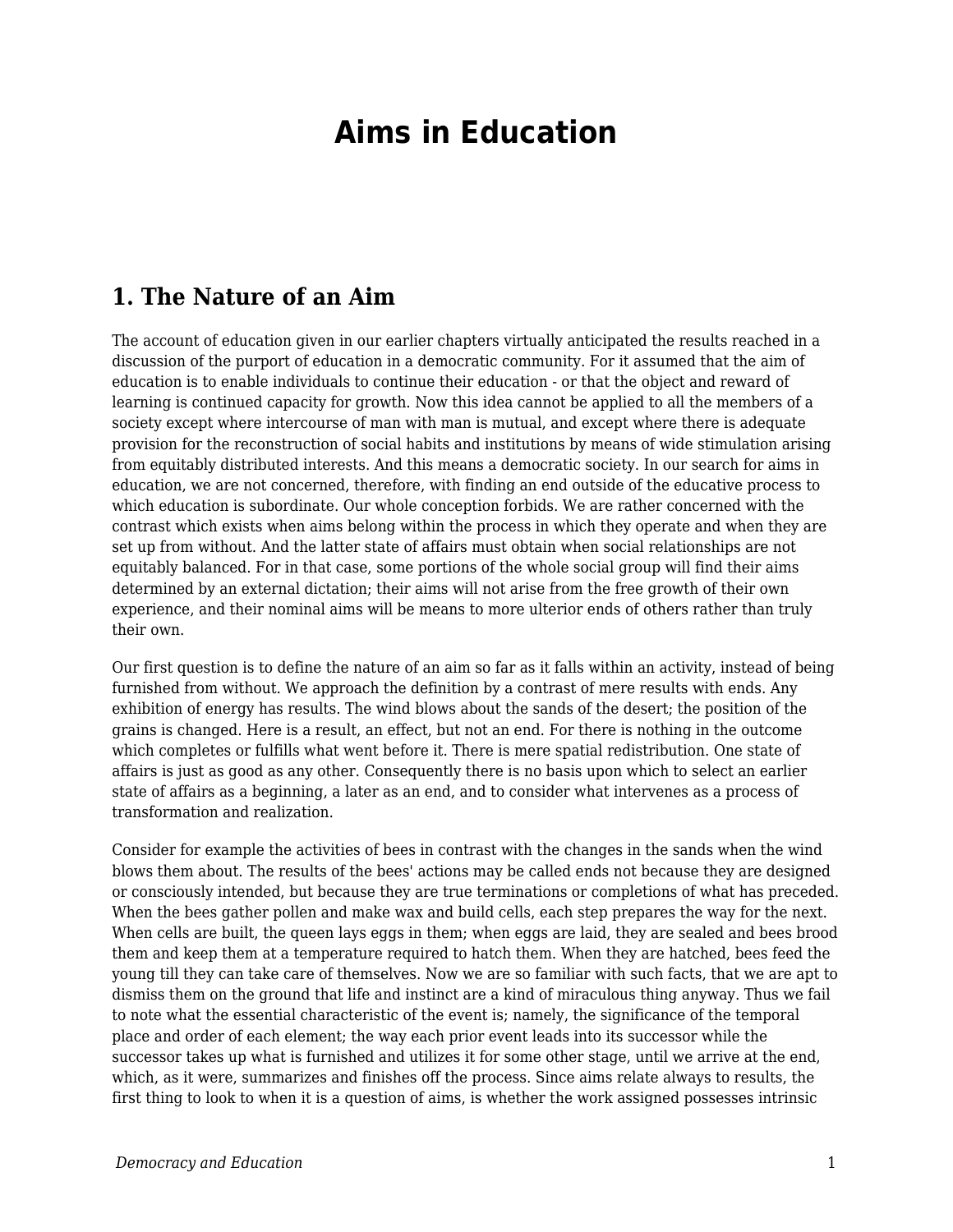continuity. Or is it a mere serial aggregate of acts, first doing one thing and then another? To talk about an educational aim when approximately each act of a pupil is dictated by the teacher, when the only order in the sequence of his acts is that which comes from the assignment of lessons and the giving of directions by another, is to talk nonsense. It is equally fatal to an aim to permit capricious or discontinuous action in the name of spontaneous self-expression. An aim implies an orderly and ordered activity, one in which the order consists in the progressive completing of a process. Given an activity having a time span and cumulative growth within the time succession, an aim means foresight in advance of the end or possible termination. If bees anticipated the consequences of their activity, if they perceived their end in imaginative foresight, they would have the primary element in an aim. Hence it is nonsense to talk about the aim of education - or any other undertaking - where conditions do not permit of foresight of results, and do not stimulate a person to look ahead to see what the outcome of a given activity is to be. In the next place the aim as a foreseen end gives direction to the activity; it is not an idle view of a mere spectator, but influences the steps taken to reach the end. The foresight functions in three ways. In the first place, it involves careful observation of the given conditions to see what are the means available for reaching the end, and to discover the hindrances in the way. In the second place, it suggests the proper order or sequence in the use of means. It facilitates an economical selection and arrangement. In the third place, it makes choice of alternatives possible. If we can predict the outcome of acting this way or that, we can then compare the value of the two courses of action; we can pass judgment upon their relative desirability. If we know that stagnant water breeds mosquitoes and that they are likely to carry disease, we can, disliking that anticipated result, take steps to avert it. Since we do not anticipate results as mere intellectual onlookers, but as persons concerned in the outcome, we are partakers in the process which produces the result. We intervene to bring about this result or that.

Of course these three points are closely connected with one another. We can definitely foresee results only as we make careful scrutiny of present conditions, and the importance of the outcome supplies the motive for observations. The more adequate our observations, the more varied is the scene of conditions and obstructions that presents itself, and the more numerous are the alternatives between which choice may be made. In turn, the more numerous the recognized possibilities of the situation, or alternatives of action, the more meaning does the chosen activity possess, and the more flexibly controllable is it. Where only a single outcome has been thought of, the mind has nothing else to think of; the meaning attaching to the act is limited. One only steams ahead toward the mark. Sometimes such a narrow course may be effective. But if unexpected difficulties offer themselves, one has not as many resources at command as if he had chosen the same line of action after a broader survey of the possibilities of the field. He cannot make needed readjustments readily.

The net conclusion is that acting with an aim is all one with acting intelligently. To foresee a terminus of an act is to have a basis upon which to observe, to select, and to order objects and our own capacities. To do these things means to have a mind - for mind is precisely intentional purposeful activity controlled by perception of facts and their relationships to one another. To have a mind to do a thing is to foresee a future possibility; it is to have a plan for its accomplishment; it is to note the means which make the plan capable of execution and the obstructions in the way, - or, if it is really a mind to do the thing and not a vague aspiration - it is to have a plan which takes account of resources and difficulties. Mind is capacity to refer present conditions to future results, and future consequences to present conditions. And these traits are just what is meant by having an aim or a purpose. A man is stupid or blind or unintelligent - lacking in mind - just in the degree in which in any activity he does not know what he is about, namely, the probable consequences of his acts. A man is imperfectly intelligent when he contents himself with looser guesses about the outcome than is needful, just taking a chance with his luck, or when he forms plans apart from study of the actual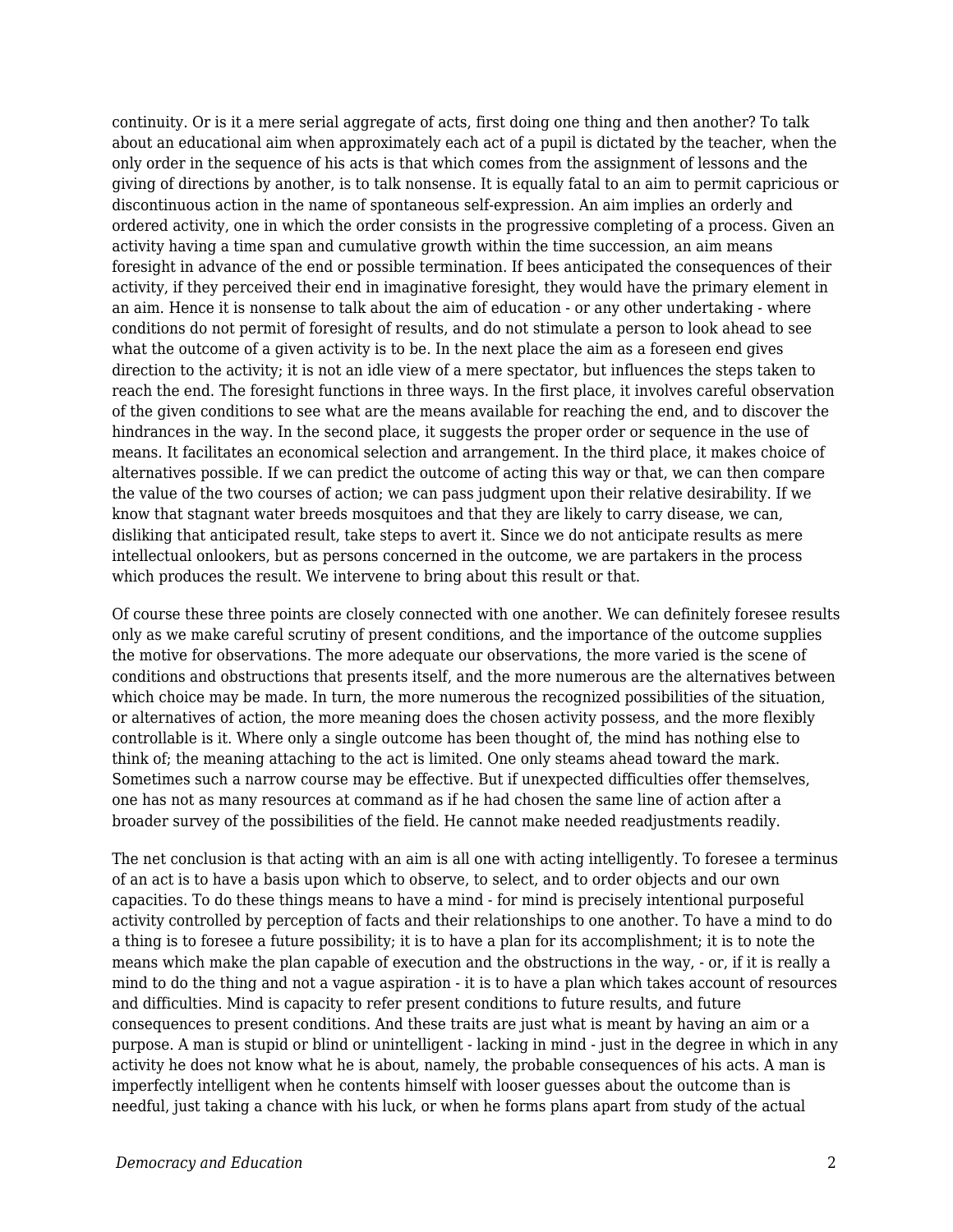conditions, including his own capacities. Such relative absence of mind means to make our feelings the measure of what is to happen. To be intelligent we must "stop, look, listen" in making the plan of an activity.

To identify acting with an aim and intelligent activity is enough to show its value - its function in experience. We are only too given to making an entity out of the abstract noun "consciousness." We forget that it comes from the adjective "conscious." To be conscious is to be aware of what we are about; conscious signifies the deliberate, observant, planning traits of activity. Consciousness is nothing which we have which gazes idly on the scene around one or which has impressions made upon it by physical things; it is a name for the purposeful quality of an activity, for the fact that it is directed by an aim. Put the other way about, to have an aim is to act with meaning, not like an automatic machine; it is to mean to do something and to perceive the meaning of things in the light of that intent.

## **2. The Criteria of Good Aims**

We may apply the results of our discussion to a consideration of the criteria involved in a correct establishing of aims. (1) The aim set up must be an outgrowth of existing conditions. It must be based upon a consideration of what is already going on; upon the resources and difficulties of the situation. Theories about the proper end of our activities - educational and moral theories - often violate this principle. They assume ends lying outside our activities; ends foreign to the concrete makeup of the situation; ends which issue from some outside source. Then the problem is to bring our activities to bear upon the realization of these externally supplied ends. They are something for which we ought to act. In any case such "aims" limit intelligence; they are not the expression of mind in foresight, observation, and choice of the better among alternative possibilities. They limit intelligence because, given ready-made, they must be imposed by some authority external to intelligence, leaving to the latter nothing but a mechanical choice of means.

(2) We have spoken as if aims could be completely formed prior to the attempt to realize them. This impression must now be qualified. The aim as it first emerges is a mere tentative sketch. The act of striving to realize it tests its worth. If it suffices to direct activity successfully, nothing more is required, since its whole function is to set a mark in advance; and at times a mere hint may suffice. But usually - at least in complicated situations - acting upon it brings to light conditions which had been overlooked. This calls for revision of the original aim; it has to be added to and subtracted from. An aim must, then, be flexible; it must be capable of alteration to meet circumstances. An end established externally to the process of action is always rigid. Being inserted or imposed from without, it is not supposed to have a working relationship to the concrete conditions of the situation. What happens in the course of action neither confirms, refutes, nor alters it. Such an end can only be insisted upon. The failure that results from its lack of adaptation is attributed simply to the perverseness of conditions, not to the fact that the end is not reasonable under the circumstances. The value of a legitimate aim, on the contrary, lies in the fact that we can use it to change conditions. It is a method for dealing with conditions so as to effect desirable alterations in them. A farmer who should passively accept things just as he finds them would make as great a mistake as he who framed his plans in complete disregard of what soil, climate, etc., permit. One of the evils of an abstract or remote external aim in education is that its very inapplicability in practice is likely to react into a haphazard snatching at immediate conditions. A good aim surveys the present state of experience of pupils, and forming a tentative plan of treatment, keeps the plan constantly in view and yet modifies it as conditions develop. The aim, in short, is experimental, and hence constantly growing as it is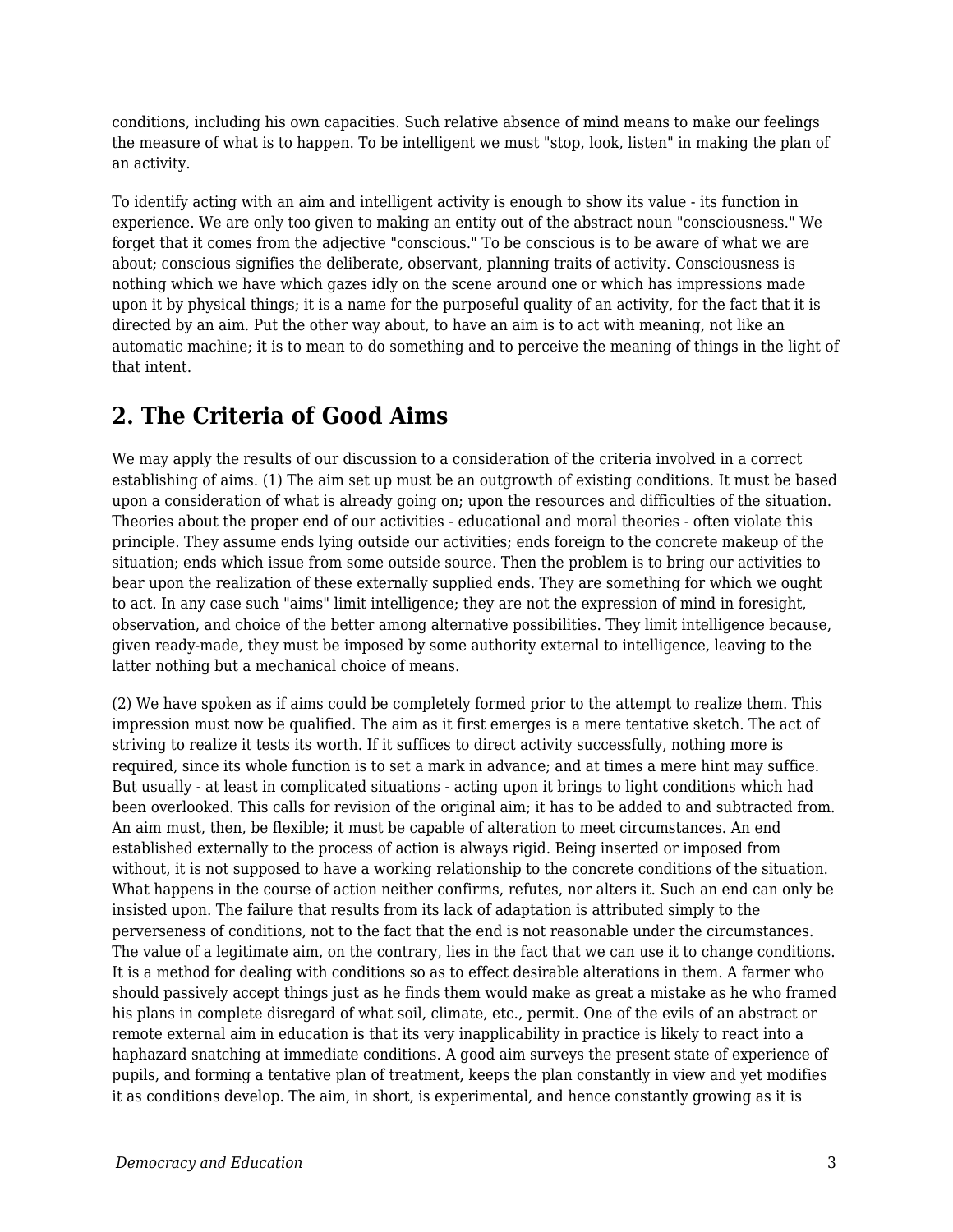tested in action.

(3) The aim must always represent a freeing of activities. The term end in view is suggestive, for it puts before the mind the termination or conclusion of some process. The only way in which we can define an activity is by putting before ourselves the objects in which it terminates - as one's aim in shooting is the target. But we must remember that the object is only a mark or sign by which the mind specifies the activity one desires to carry out. Strictly speaking, not the target but hitting the target is the end in view; one takes aim by means of the target, but also by the sight on the gun. The different objects which are thought of are means of directing the activity. Thus one aims at, say, a rabbit; what he wants is to shoot straight: a certain kind of activity. Or, if it is the rabbit he wants, it is not rabbit apart from his activity, but as a factor in activity; he wants to eat the rabbit, or to show it as evidence of his marksmanship - he wants to do something with it. The doing with the thing, not the thing in isolation, is his end. The object is but a phase of the active end, - continuing the activity successfully. This is what is meant by the phrase, used above, "freeing activity."

In contrast with fulfilling some process in order that activity may go on, stands the static character of an end which is imposed from without the activity. It is always conceived of as fixed; it is something to be attained and possessed. When one has such a notion, activity is a mere unavoidable means to something else; it is not significant or important on its own account. As compared with the end it is but a necessary evil; something which must be gone through before one can reach the object which is alone worth while. In other words, the external idea of the aim leads to a separation of means from end, while an end which grows up within an activity as plan for its direction is always both ends and means, the distinction being only one of convenience. Every means is a temporary end until we have attained it. Every end becomes a means of carrying activity further as soon as it is achieved. We call it end when it marks off the future direction of the activity in which we are engaged; means when it marks off the present direction. Every divorce of end from means diminishes by that much the significance of the activity and tends to reduce it to a drudgery from which one would escape if he could. A farmer has to use plants and animals to carry on his farming activities. It certainly makes a great difference to his life whether he is fond of them, or whether he regards them merely as means which he has to employ to get something else in which alone he is interested. In the former case, his entire course of activity is significant; each phase of it has its own value. He has the experience of realizing his end at every stage; the postponed aim, or end in view, being merely a sight ahead by which to keep his activity going fully and freely. For if he does not look ahead, he is more likely to find himself blocked. The aim is as definitely a means of action as is any other portion of an activity.

## **3. Applications in Education**

There is nothing peculiar about educational aims. They are just like aims in any directed occupation. The educator, like the farmer, has certain things to do, certain resources with which to do, and certain obstacles with which to contend. The conditions with which the farmer deals, whether as obstacles or resources, have their own structure and operation independently of any purpose of his. Seeds sprout, rain falls, the sun shines, insects devour, blight comes, the seasons change. His aim is simply to utilize these various conditions; to make his activities and their energies work together, instead of against one another. It would be absurd if the farmer set up a purpose of farming, without any reference to these conditions of soil, climate, characteristic of plant growth, etc. His purpose is simply a foresight of the consequences of his energies connected with those of the things about him, a foresight used to direct his movements from day to day. Foresight of possible consequences leads to more careful and extensive observation of the nature and performances of the things he had to do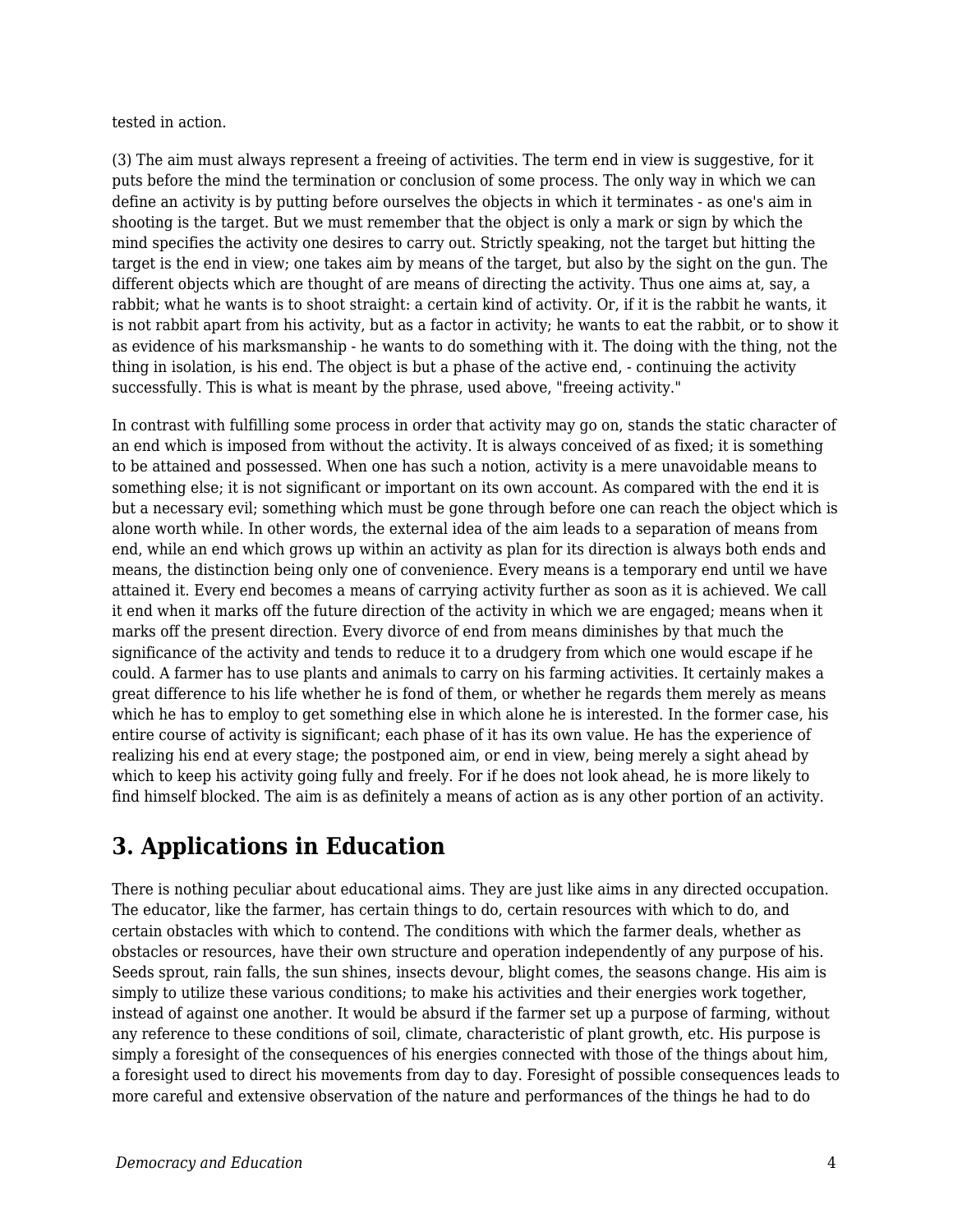with, and to laying out a plan - that is, of a certain order in the acts to be performed.

It is the same with the educator, whether parent or teacher. It is as absurd for the latter to set up his "own" aims as the proper objects of the growth of the children as it would be for the farmer to set up an ideal of farming irrespective of conditions. Aims mean acceptance of responsibility for the observations, anticipations, and arrangements required in carrying on a function - whether farming or educating. Any aim is of value so far as it assists observation, choice, and planning in carrying on activity from moment to moment and hour to hour; if it gets in the way of the individual's own common sense (as it will surely do if imposed from without or accepted on authority) it does harm.

And it is well to remind ourselves that education as such has no aims. Only persons, parents, and teachers, etc., have aims, not an abstract idea like education. And consequently their purposes are indefinitely varied, differing with different children, changing as children grow and with the growth of experience on the part of the one who teaches. Even the most valid aims which can be put in words will, as words, do more harm than good unless one recognizes that they are not aims, but rather suggestions to educators as to how to observe, how to look ahead, and how to choose in liberating and directing the energies of the concrete situations in which they find themselves. As a recent writer has said: "To lead this boy to read Scott's novels instead of old Sleuth's stories; to teach this girl to sew; to root out the habit of bullying from John's make-up; to prepare this class to study medicine, these are samples of the millions of aims we have actually before us in the concrete work of education." Bearing these qualifications in mind, we shall proceed to state some of the characteristics found in all good educational aims. (1) An educational aim must be founded upon the intrinsic activities and needs (including original instincts and acquired habits) of the given individual to be educated. The tendency of such an aim as preparation is, as we have seen, to omit existing powers, and find the aim in some remote accomplishment or responsibility. In general, there is a disposition to take considerations which are dear to the hearts of adults and set them up as ends irrespective of the capacities of those educated. There is also an inclination to propound aims which are so uniform as to neglect the specific powers and requirements of an individual, forgetting that all learning is something which happens to an individual at a given time and place. The larger range of perception of the adult is of great value in observing the abilities and weaknesses of the young, in deciding what they may amount to. Thus the artistic capacities of the adult exhibit what certain tendencies of the child are capable of; if we did not have the adult achievements we should be without assurance as to the significance of the drawing, reproducing, modeling, coloring activities of childhood. So if it were not for adult language, we should not be able to see the import of the babbling impulses of infancy. But it is one thing to use adult accomplishments as a context in which to place and survey the doings of childhood and youth; it is quite another to set them up as a fixed aim without regard to the concrete activities of those educated.

(2) An aim must be capable of translation into a method of cooperating with the activities of those undergoing instruction. It must suggest the kind of environment needed to liberate and to organize their capacities. Unless it lends itself to the construction of specific procedures, and unless these procedures test, correct, and amplify the aim, the latter is worthless. Instead of helping the specific task of teaching, it prevents the use of ordinary judgment in observing and sizing up the situation. It operates to exclude recognition of everything except what squares up with the fixed end in view. Every rigid aim just because it is rigidly given seems to render it unnecessary to give careful attention to concrete conditions. Since it must apply anyhow, what is the use of noting details which do not count?

The vice of externally imposed ends has deep roots. Teachers receive them from superior authorities;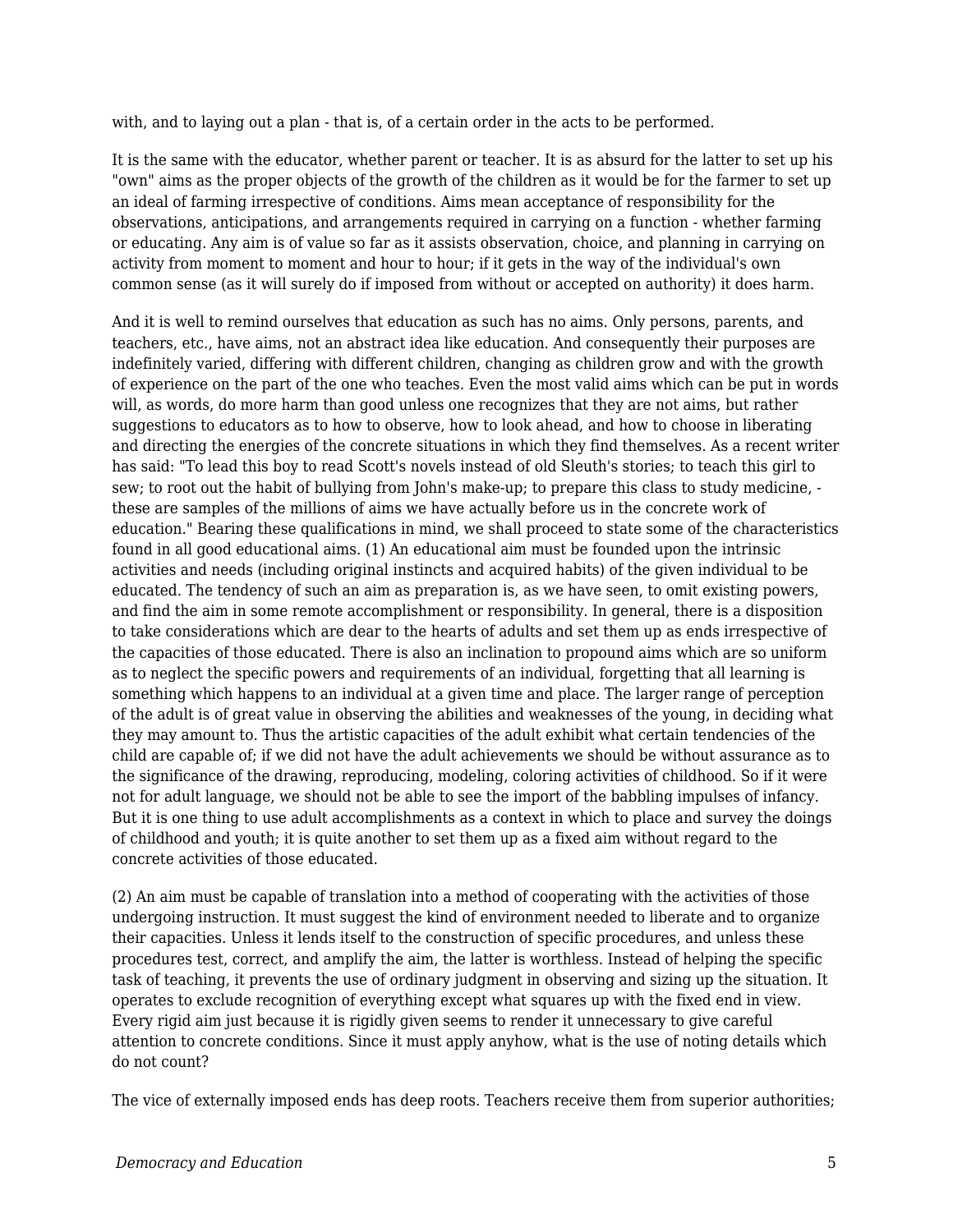these authorities accept them from what is current in the community. The teachers impose them upon children. As a first consequence, the intelligence of the teacher is not free; it is confined to receiving the aims laid down from above. Too rarely is the individual teacher so free from the dictation of authoritative supervisor, textbook on methods, prescribed course of study, etc., that he can let his mind come to close quarters with the pupil's mind and the subject matter. This distrust of the teacher's experience is then reflected in lack of confidence in the responses of pupils. The latter receive their aims through a double or treble external imposition, and are constantly confused by the conflict between the aims which are natural to their own experience at the time and those in which they are taught to acquiesce. Until the democratic criterion of the intrinsic significance of every growing experience is recognized, we shall be intellectually confused by the demand for adaptation to external aims.

(3) Educators have to be on their guard against ends that are alleged to be general and ultimate. Every activity, however specific, is, of course, general in its ramified connections, for it leads out indefinitely into other things. So far as a general idea makes us more alive to these connections, it cannot be too general. But "general" also means "abstract," or detached from all specific context. And such abstractness means remoteness, and throws us back, once more, upon teaching and learning as mere means of getting ready for an end disconnected from the means. That education is literally and all the time its own reward means that no alleged study or discipline is educative unless it is worth while in its own immediate having. A truly general aim broadens the outlook; it stimulates one to take more consequences (connections) into account. This means a wider and more flexible observation of means. The more interacting forces, for example, the farmer takes into account, the more varied will be his immediate resources. He will see a greater number of possible starting places, and a greater number of ways of getting at what he wants to do. The fuller one's conception of possible future achievements, the less his present activity is tied down to a small number of alternatives. If one knew enough, one could start almost anywhere and sustain his activities continuously and fruitfully.

Understanding then the term general or comprehensive aim simply in the sense of a broad survey of the field of present activities, we shall take up some of the larger ends which have currency in the educational theories of the day, and consider what light they throw upon the immediate concrete and diversified aims which are always the educator's real concern. We premise (as indeed immediately follows from what has been said) that there is no need of making a choice among them or regarding them as competitors. When we come to act in a tangible way we have to select or choose a particular act at a particular time, but any number of comprehensive ends may exist without competition, since they mean simply different ways of looking at the same scene. One cannot climb a number of different mountains simultaneously, but the views had when different mountains are ascended supplement one another: they do not set up incompatible, competing worlds. Or, putting the matter in a slightly different way, one statement of an end may suggest certain questions and observations, and another statement another set of questions, calling for other observations. Then the more general ends we have, the better. One statement will emphasize what another slurs over. What a plurality of hypotheses does for the scientific investigator, a plurality of stated aims may do for the instructor.

### **Summary**

An aim denotes the result of any natural process brought to consciousness and made a factor in determining present observation and choice of ways of acting. It signifies that an activity has become intelligent. Specifically it means foresight of the alternative consequences attendant upon acting in a given situation in different ways, and the use of what is anticipated to direct observation and